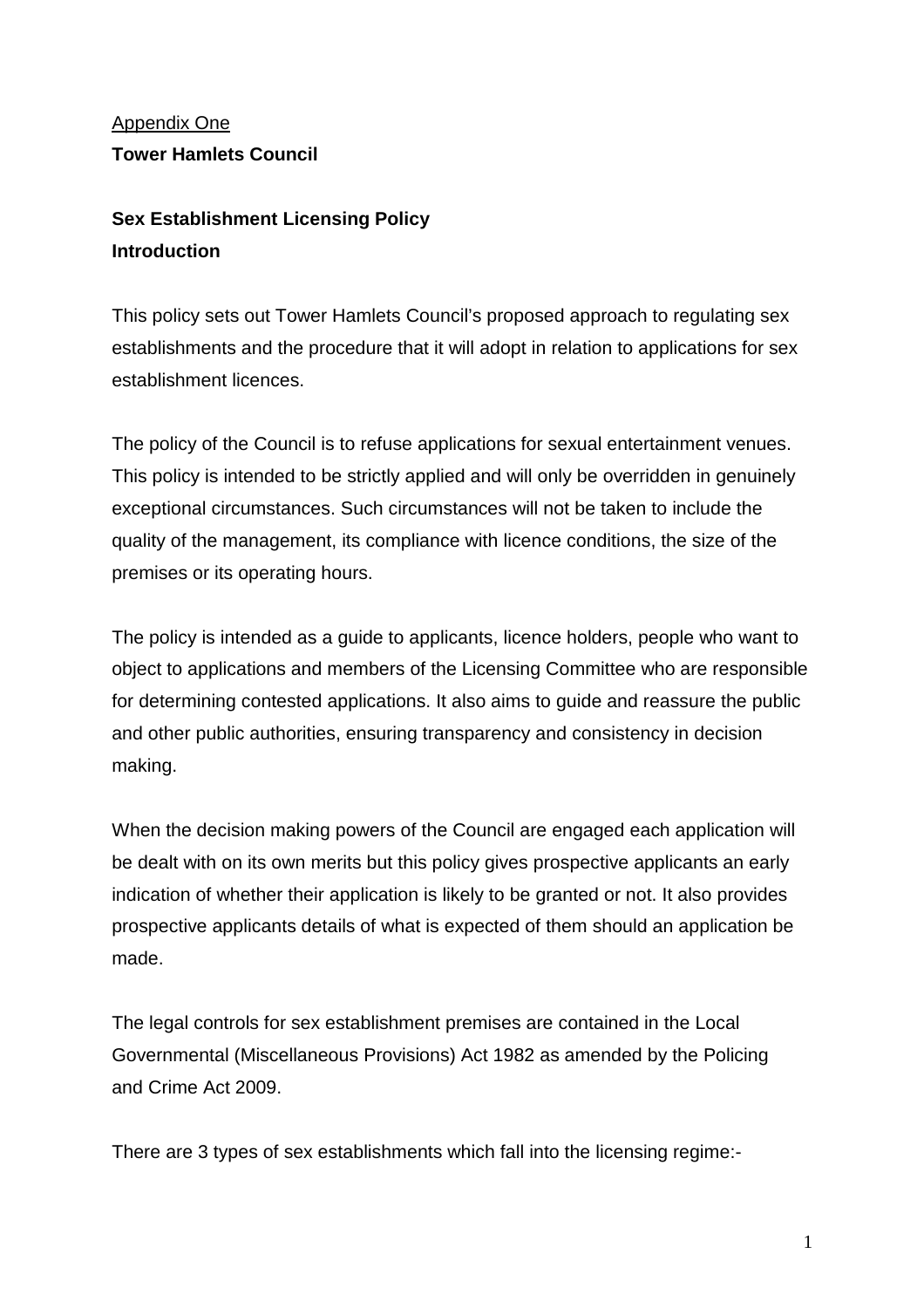Sex shops

Sex cinemas

Sexual entertainment venues

The role of the Council in its position as Licensing Authority is to administer the licensing regime in accordance with the law and not in accordance with moral standing. The Council recognises that Parliament has made it lawful to operate a sex establishment and such businesses are a legitimate part of the retail and leisure industries.

## **Policy Rationale**

The policy has been developed that sets out how the legislation will be administered and applied. The policy identifies how the Council would exercise the licensing regime in relation to sexual entertainment venues.

The policy has been developed to reflect and complement existing Council plans and strategic approach, namely:-

- Tower Hamlets Community Plan.
- Tower Hamlets Crime & Drug Reduction Partnership Plan.
- Tower Hamlets Enforcement Policy.
- Tower Hamlets Core Strategy.
- Tower Hamlets Town Centre Spatial Strategy.
- Tower Hamlets Statement of Licensing Policy (Licensing Act 2003).
- Tower Hamlets Statement of Licensing Policy (Gambling Act 2005).

The policy has also been prepared with regard to:

- Consultation responses
- Human Rights Act 1998
- Equalities Act 2010

The policy seeks to contribute to the "One Tower Hamlets" principle by fostering community cohesion, reducing inequalities and empowering communities. The public consultation that was undertaken concerning the adoption of a nil policy

did not have overwhelming support. Therefore careful consideration has been given

to the policy response, given the balance that the consultation returns did not give

overwhelming support.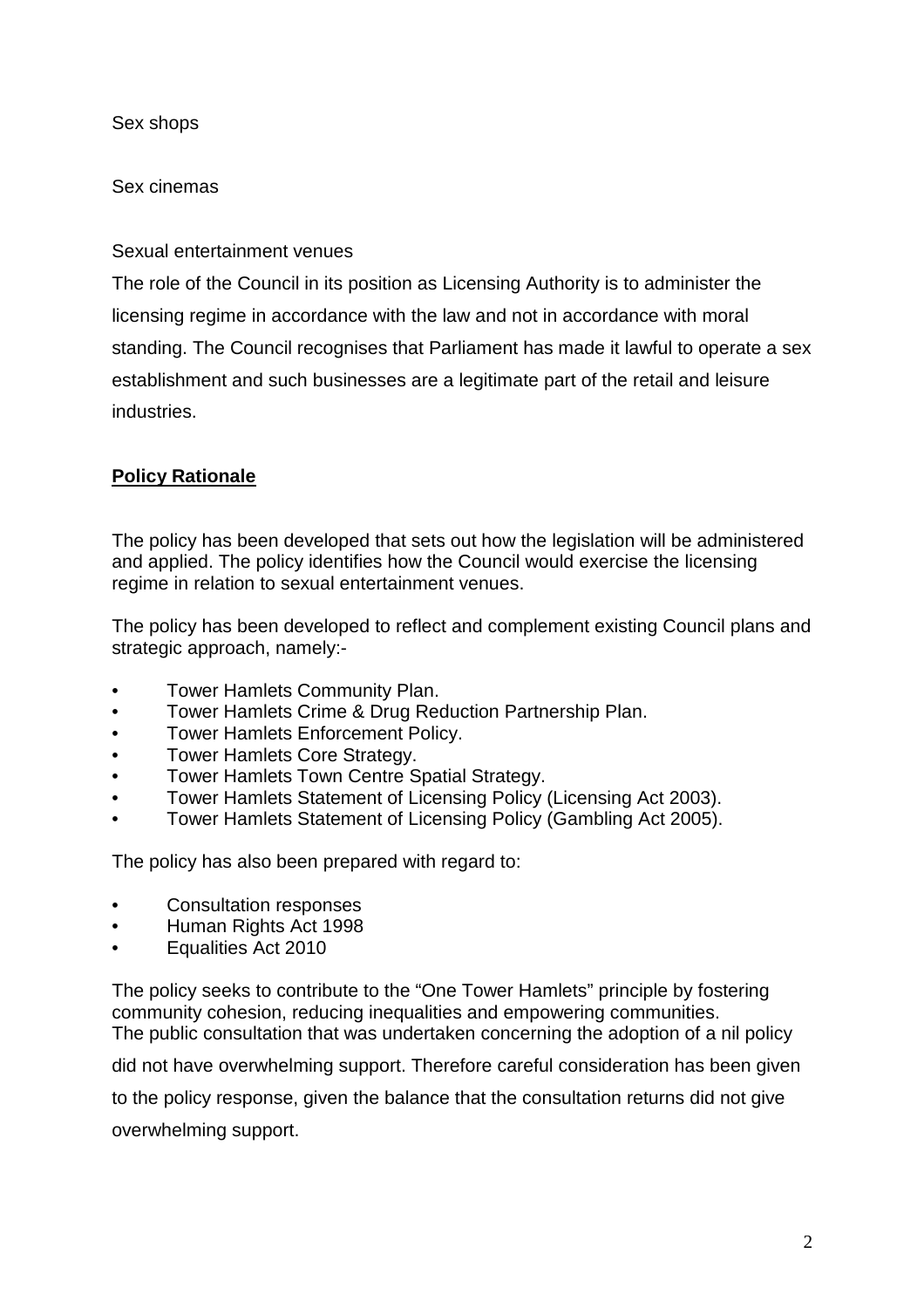## **Policy Considerations**

## **Existing Licensed Premises**

The Council has had the ability to licence sex shops and sex cinemas under the Local Government (Miscellaneous Provisions) Act 1982 for many years.

There are no licensed sex shops in Tower Hamlets.

The businesses that hold premises licences under the Licensing Act 2003 with permissions that will be affected by the adoption of the sexual entertainment venue licensing regime are as follows:-

| <b>NAME</b>                     | <b>ADDRESS</b>                           |
|---------------------------------|------------------------------------------|
| THE BEEHIVE                     | 104-106 Empson Street, London, E3 3LT    |
| <b>EONE CLUB</b>                | 168 Mile End Road, London, E1 4LJ        |
| <b>NAGS HEAD PUBLIC</b>         |                                          |
| <b>HOUSE</b>                    | 17-19 Whitechapel Road, London, E1 1DU   |
| THE PLEASURE LOUNGE             | 234 Cambridge Heath Road, London, E2 9NN |
| <b>WHITE SWAN</b>               | 556 Commercial Road, London, E14 7JD     |
| <b>ASTON'S CHAMPAGNE</b>        |                                          |
| <b>AND WINE BAR</b>             |                                          |
| <b>BASEMENT &amp; 1ST FLOOR</b> | 187 Marsh Wall, London, E14 9SH          |
| <b>CLUB PAISA</b>               | 28 Hancock Road, London, E3 3DA          |
| <b>OOPS</b>                     | 30 Alie Street, London, E1 8DA           |
| <b>WHITE'S GENTLEMANS</b>       |                                          |
| <b>CLUB</b>                     | 32-38 Leman Street, London, E1 8EW       |
| <b>SECRETS</b>                  | 43-45 East Smithfield, London, E1W 1AP   |
| <b>IMAGES</b>                   | 483 Hackney Road, London, E2 9ED         |

Tower Hamlets Council has adopted schedule 3 Local Government (Miscellaneous Provisions) Act 1982 with effect from 1<sup>st</sup> June 2014 so that it can:

- set a limit on the number of sexual entertainment venues
- determine premises that are appropriate for the borough and
- licence sexual entertainment venues

Sexual entertainment venues are those that regularly provide lap dancing and other forms of live performance or live display of nudity.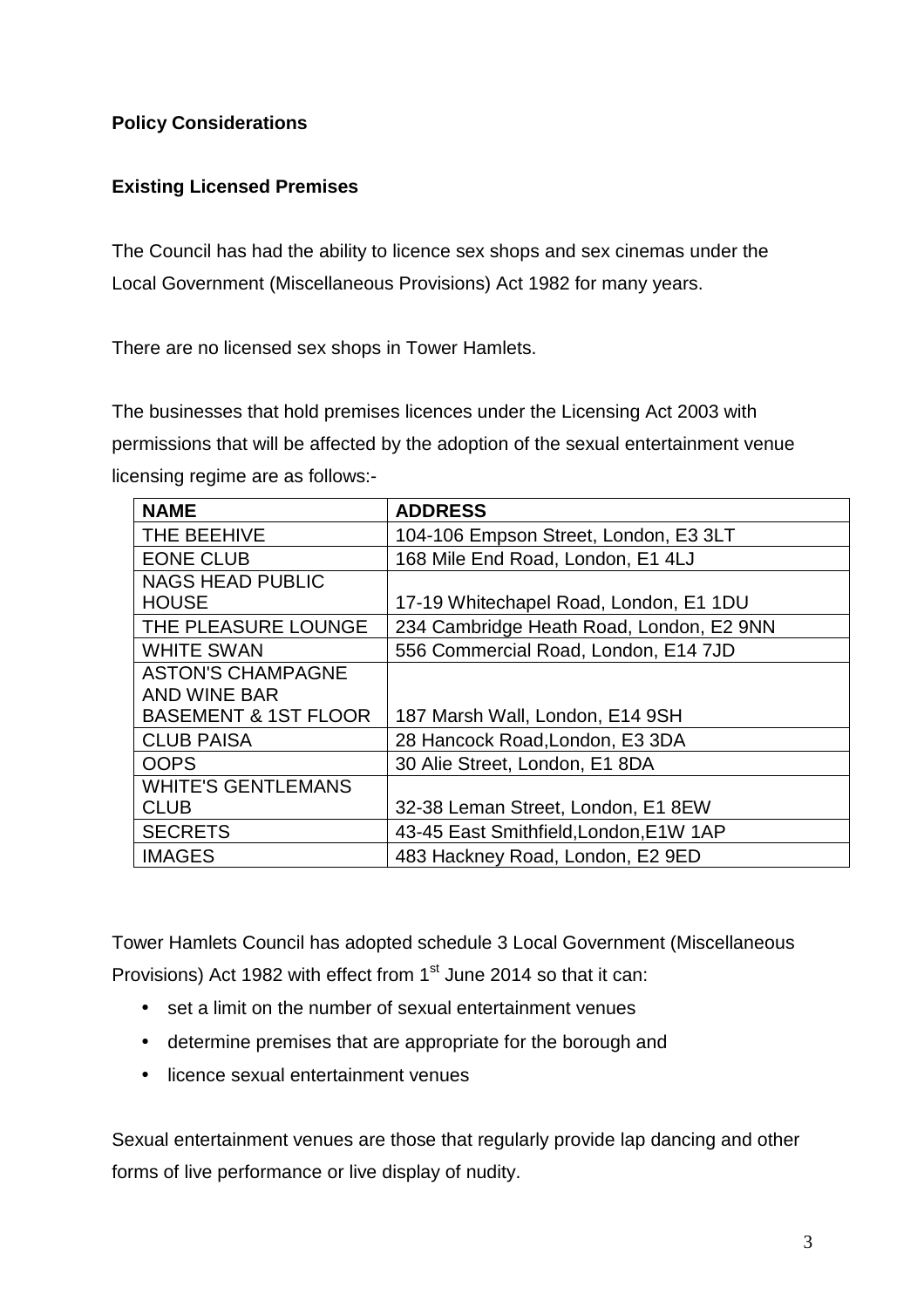Establishments that hold events involving full or partial nudity less than once a month may be exempt from the requirements to obtain a sex establishment licence and applicants are advised to contact the Licensing Team for advice.

#### **Limits on the number of licensed premises**

The Council has determined that there are a sufficient number of sex shops, sex cinemas and sexual entertainment venues currently operating in the borough and it does not want to see an increase in the numbers of premises that are currently providing these activities.

The Council intends to adopt a policy to limit the number of sexual entertainment venues in the borough to nil however it recognises that there are a number of businesses that have been providing sexual entertainment in Tower Hamlets for several years. The Council will not apply this limitation when considering applications for premises that were already trading with express permission for the type of entertainment which is now defined as sexual entertainment on the date that the licensing provisions were adopted by the authority if they can demonstrate in their application:

- High standards of management
- A management structure and capacity to operate the venue
- The ability to adhere to the standard conditions for sex establishments

The Council will consider each application on its merit although new applicants will have to demonstrate why the Council should depart from its policy. Furthermore if any of the existing premises cease trading there is no presumption that the Council will consider any new applications more favourably.

## **Location of premises**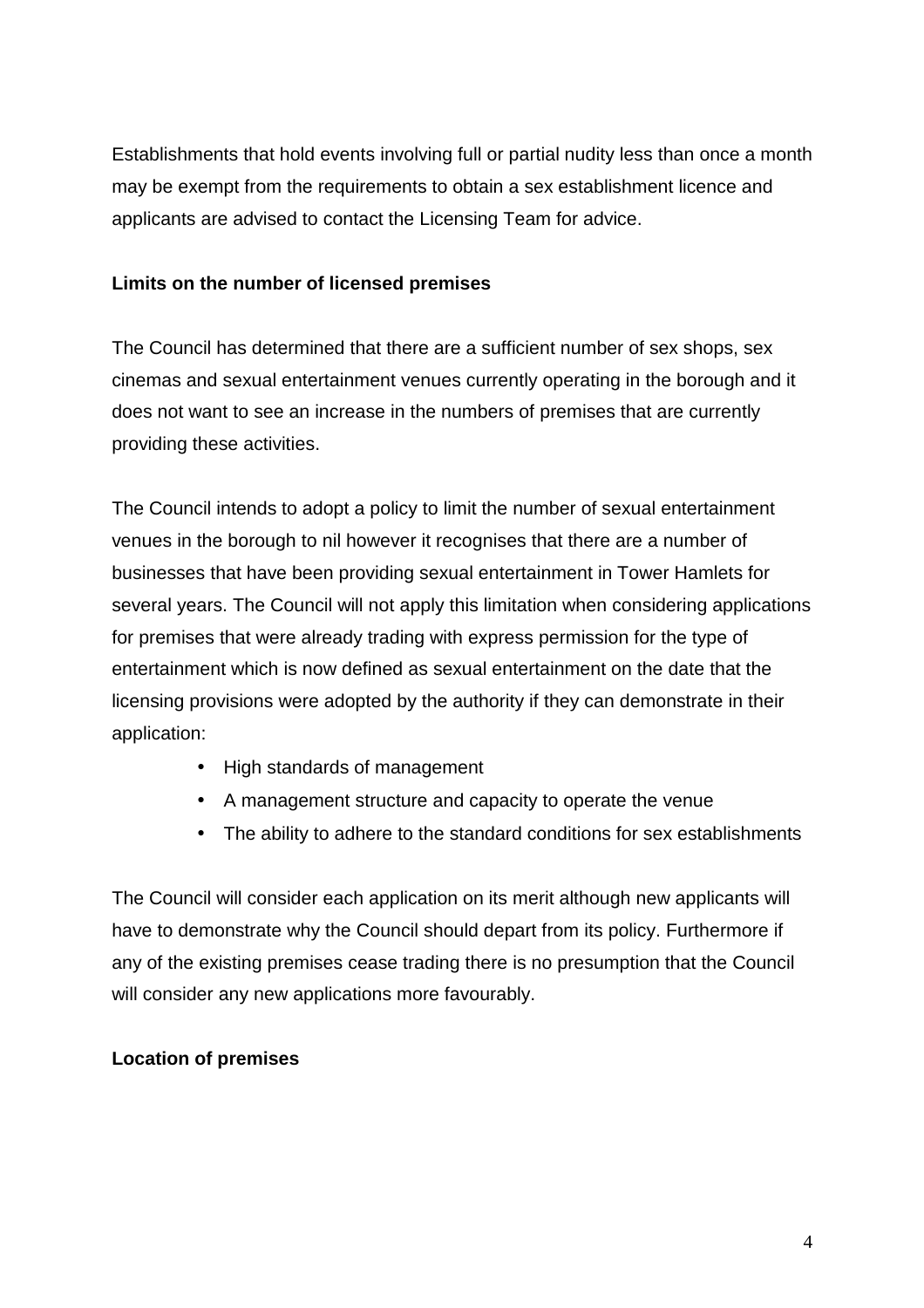The Council's policy is that there is no locality within Tower Hamlets in which it would be appropriate to license a sex establishment. Accordingly, the appropriate number of sex establishments for each and every locality within Tower Hamlets is zero.

As previously stated in the policy the Council will treat each application on its own merits however applicants should be aware that the Council will take into consideration the location of the proposed premises and its proximity to:

- residential accommodation,
- schools,
- premises used by children and vulnerable persons
- youth, community & leisure centres,
- religious centres and public places of worship
- access routes to and from premises listed above
- existing licensed premises in the vicinity

#### **Impact**

In considering applications for the grant of new or variation applications the Council will assess the likelihood of a grant causing impacts, particularly on the local community.

The Council will take the following matters into account:

- the type of activity
- the duration of the proposed licence
- the proposed hours of operation
- the layout and condition of the premises
- the use of other premises in the vicinity
- the character and locality of the area
- the applicant's previous knowledge and experience
- the applicant's ability to minimise the impact of their business on local residents and businesses
- any evidence of the operation of existing /previous licences held by the applicant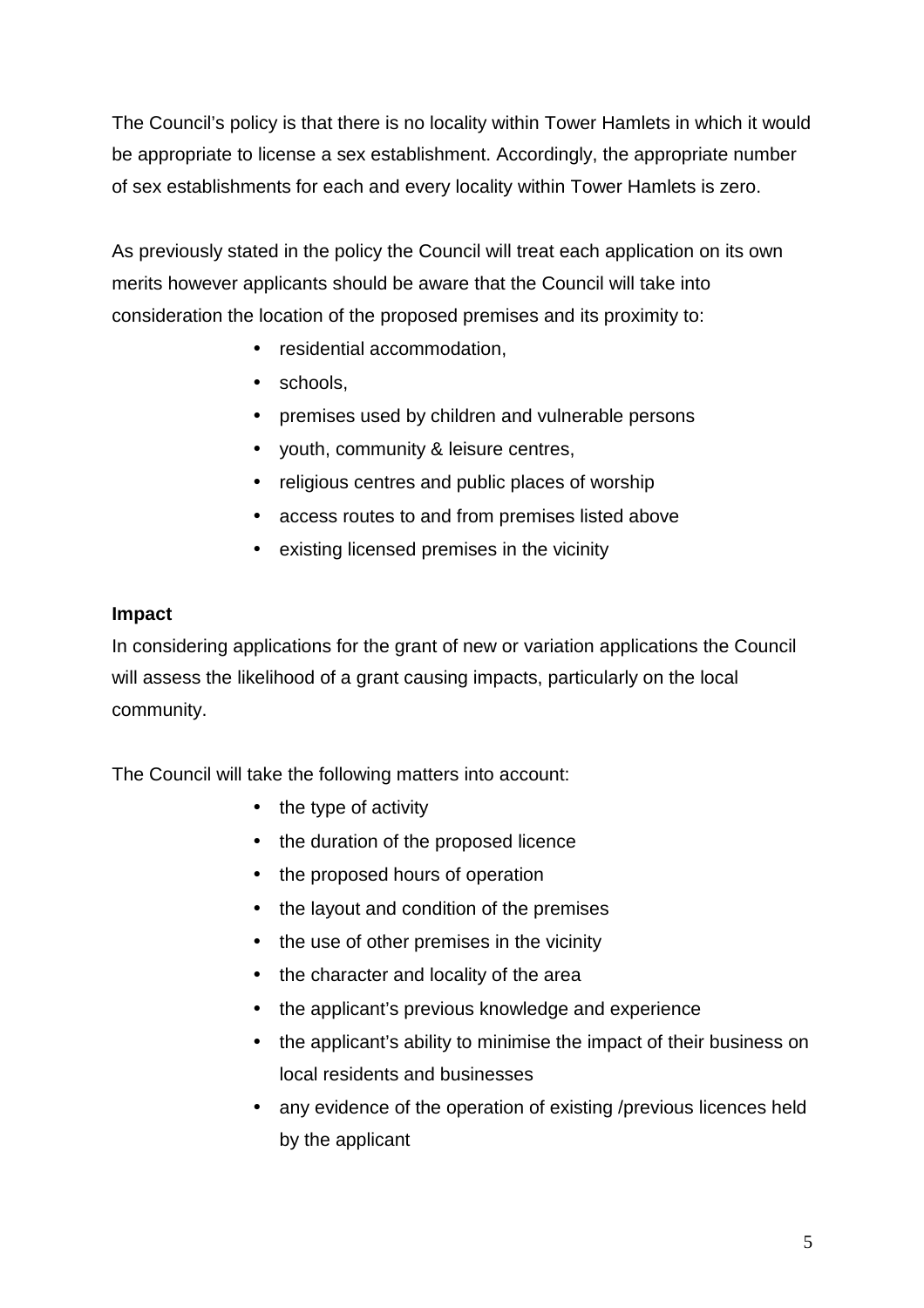- any reports about the applicant and management of the premises received from residents, Council officers or the police
- the ability of the proposed management structure to deliver compliance with licensing requirements, policies on staff training and the welfare of performers
- crime and disorder issues
- cumulative impact of licensed premises, including hours of operation
- the nature and concerns of local residents
- any evidence of complaints about noise or disturbance caused by premises
- planning permission and planning policy considerations

In considering applications for renewal the Council will take into account

- the applicant's ability to minimise the impact of their business on local residents and businesses
- any reports about the licensee and management of the premises received from residents, Council officers or the police
- whether appropriate measures have been agreed and put into place to mitigate any adverse impacts
- any evidence of complaints about noise or disturbance caused by premises

In considering applications for transfer the Council will take into account:

- the applicants previous knowledge and experience
	- the applicants ability to minimise the impact of their business on local residents and businesses
	- any evidence of the operation of existing /previous licences held by the applicant
	- any reports about the applicant and management of the premises received from residents, Council officers or the police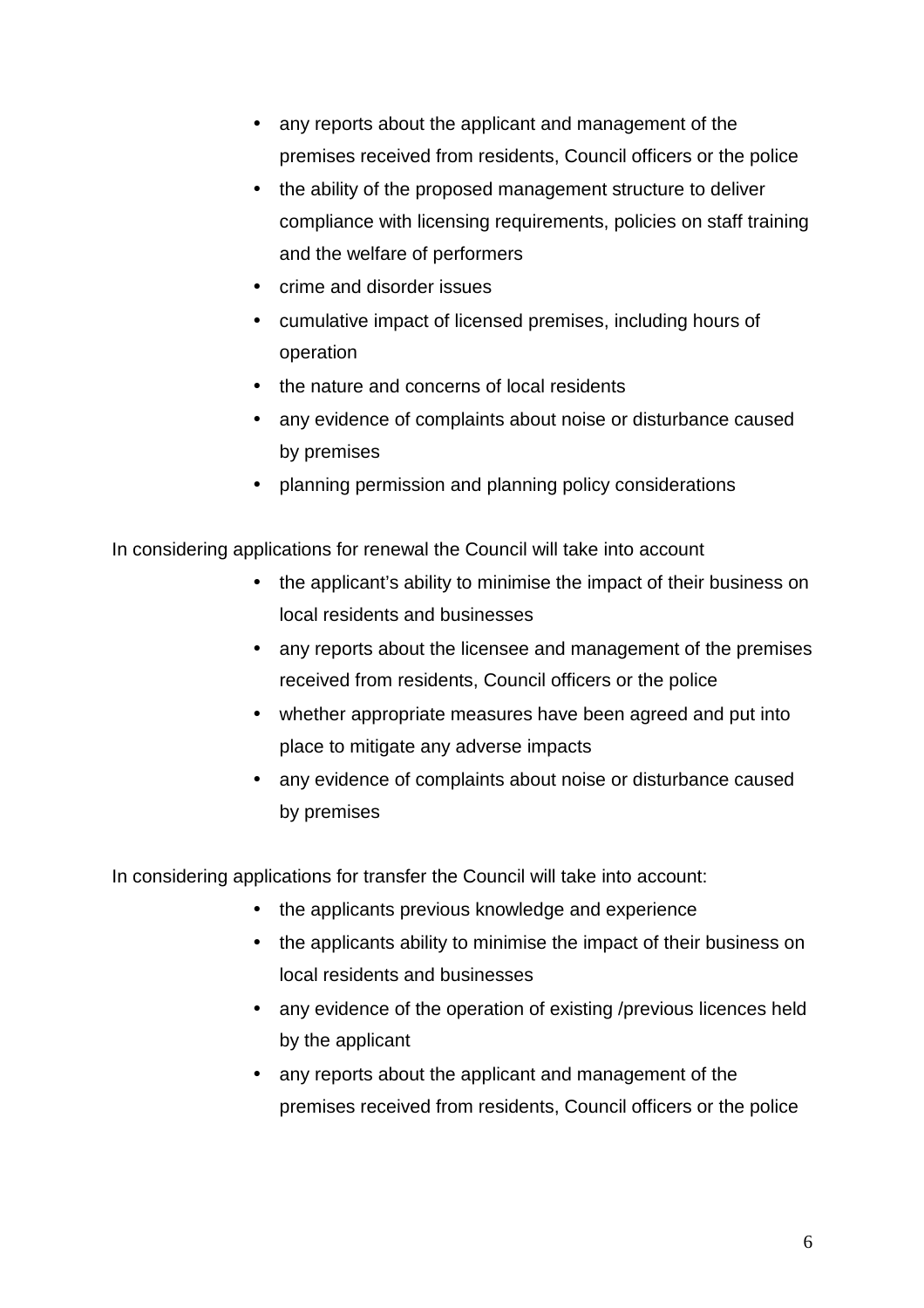• the ability of the proposed management structure to deliver compliance with licensing requirements, policies on staff training and the welfare of performers

## **Applicants**

Where appropriate the Council expects applicants to:

- demonstrate that they are qualified by experience
- have an understanding of general conditions
- propose a management structure which will deliver compliance
- with operating conditions for example through
- Management competence
- Presence
- Credible management structure
- enforcement of rules internally training & monitoring
- a viable business plan covering door staff, CCTV
- policies for welfare of performers
- demonstrate that they can be relied upon to act in best interests of performers through remuneration, facilities, protection, physical and psychological welfare
- have a transparent charging scheme with freedom from solicitation
- a track record of management compliant premises or employ individuals with such a track record

New applicants may be invited for interview by the Licensing Officer and /or Police Officer prior to the application being referred to the Licensing Committee for determination.

Applications from anyone who intends to manage the premises on behalf of third party will be refused.

#### **Premises appearance and layout**

The Council expects premises to:-

- have an external appearance which is in keeping with the locality
- prevent the display outside the premises of photographs or other images which may be construed as offensive to public decency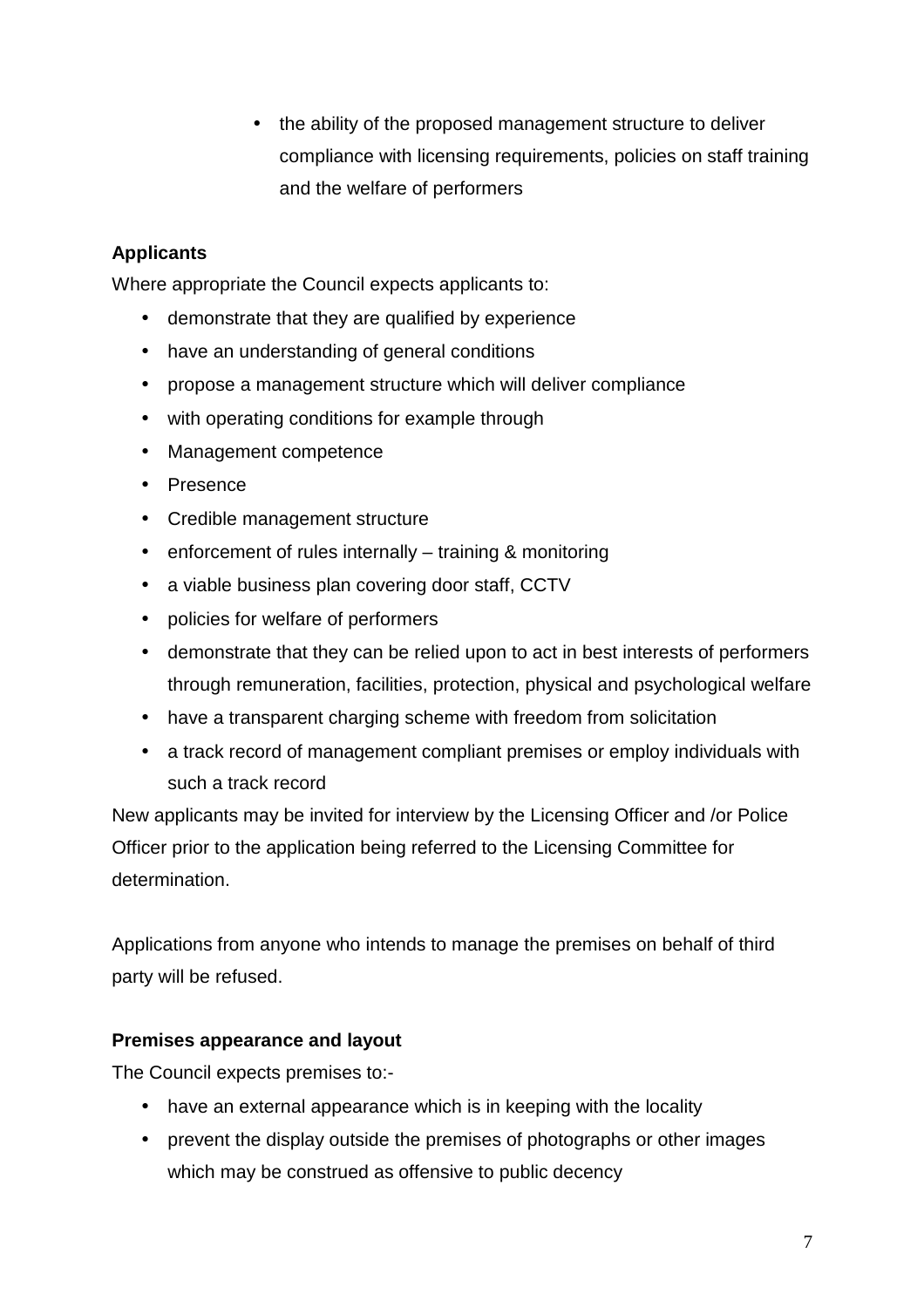- adequate lighting to allow monitoring of all public areas
- surveillance by CCTV
- surveillance by CCTV of all private booths

## **Conditions**

The council will prescribe, and from time to time revise, standard conditions which will apply generally to licences that the council will grant or renew.

Through standard conditions the council seeks to ensure that sexual entertainment venues are well managed and supervised, restrict the sexual entertainment activities and the manner in which they are permitted to be provided, protect performers, and control the impact of the venue and its customers in relation to its locality.

Specifically, standard conditions could include measures which are found in the appendix of this policy.

## **The Application Process**

#### **Making a new, renewal, transfer or variation application**

The Act requires the Council to refuse all application if the applicant:

- Is under the age of 18 or
- Has had their licence revoked in the last 12 months or
- Is not resident in the UK, or has not been a UK resident for the last 6months or
- Has been refused an application in the last 12 months or
- Is a corporate body which in not incorporated in the UK

Applications forms and details of current fee levels are available:

- on the Council's website (www.towerhamlets .gov.uk)
- from the Licensing Team on 020 7364 5008
- by email to licensing@towerhamlets .gov.uk

The Council prefers to receive electronic applications and offers a choice off payment options the details of which are contained in the application pack.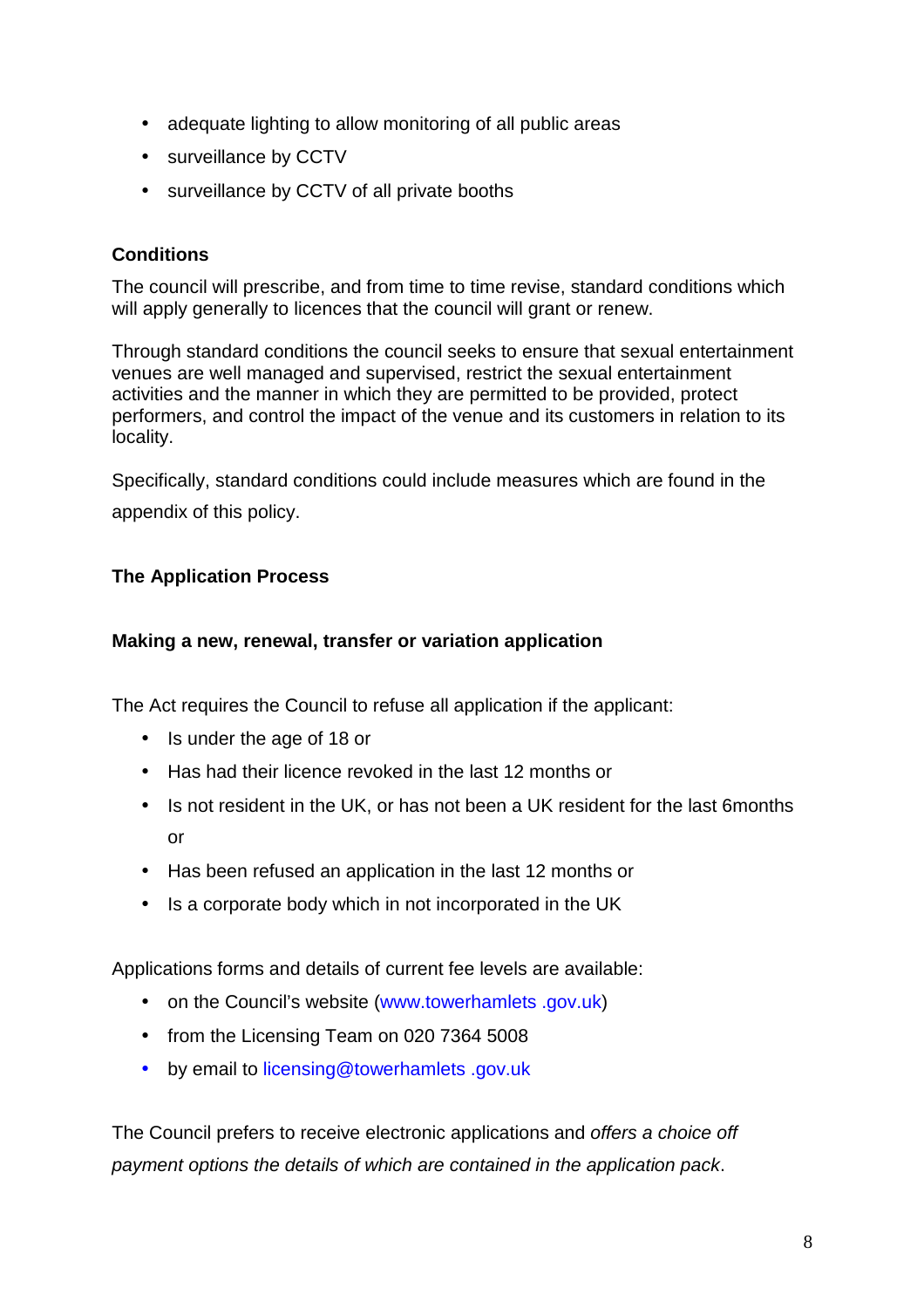The Council expects the premises to have planning consent for the intended use and hours of operation, or otherwise have lawful planning status before making an application for a new licence.

In order for the application to be valid the applicant must:

- Submit the completed application form
- Pay the application fee
- Submit a floor plan, drawn to scale showing the layout of the premises( new applications only)
- Submit a location plan (1;1250) showing the location of the premises(NB. plans will not be required for transfers nor renewal applications)
- 2 passport size photos of the applicant where the applicant is an individual rather than a limited company
- 2 passport size photos of the manager if applicant is a limited company(NB: photos will only be required if there has been a change of applicant or manager since the last application)
- Display an A4 notice at the proposed premises for 21 days following the date that the completed application is submitted setting out the application details. The notice must be in a prominent position so that it can be easily read by passers-by. A notice template will be provided with the application form.
- publish a notice on at least one occasion in a local newspaper, during the period of ten working days starting on the day the application was given Council. The advert can be any size or colour but must be readable.

Applicants who wish to advertise the application in another local newspaper are advised to contact the Licensing Team beforehand, to confirm that it is acceptable**.** 

On receipt of a valid application the Council will consult:

- The Police
- The Fire Brigade
- Building Control
- Health and Safety
- Ward Councillors

For new and variation applications the Council will also consult: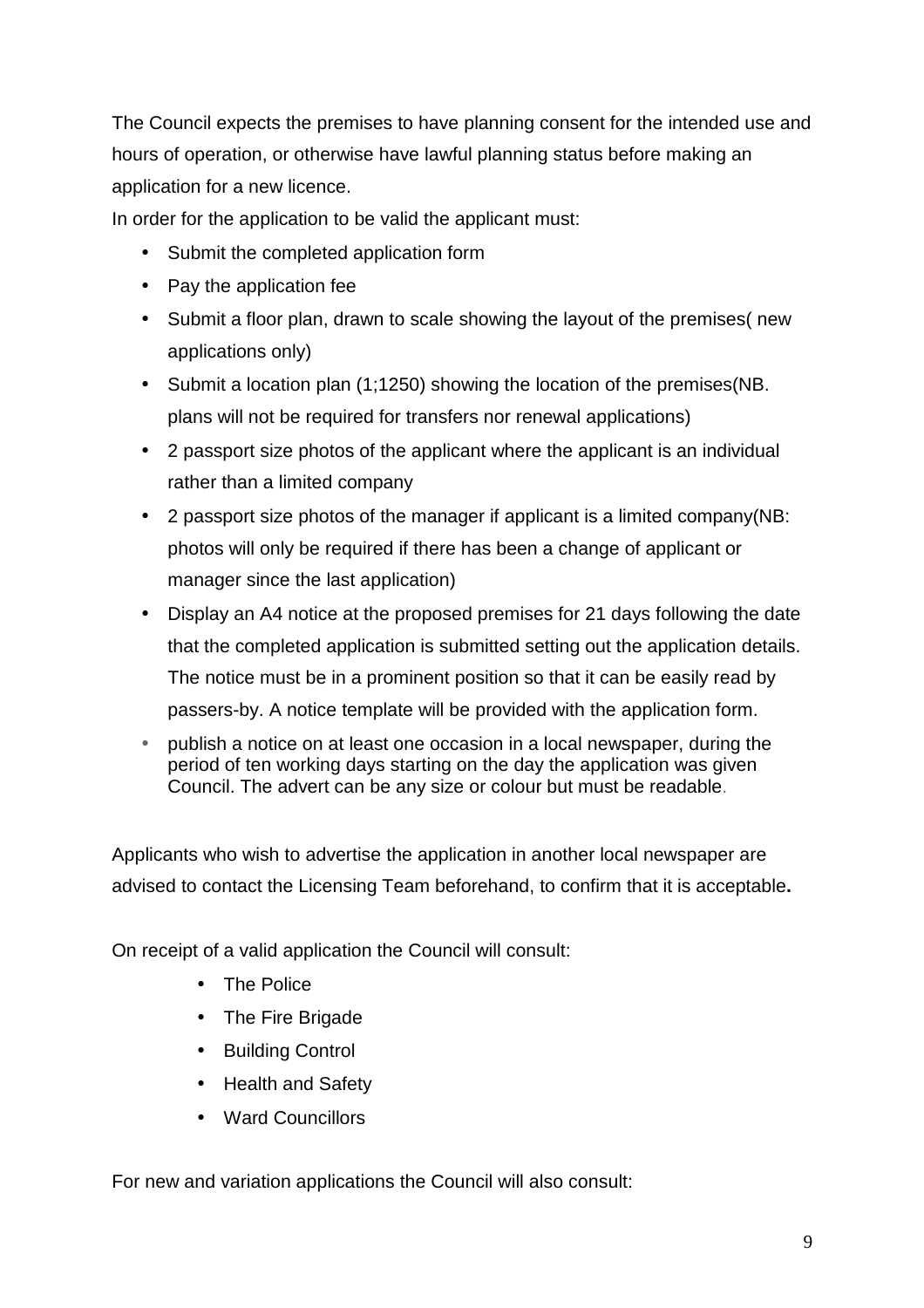- Development Control Team
- Local residents living within 50m of the premises

Authorised Officers from the Council, Fire Brigade and Police may choose to inspect the premises and require works to be carried out to bring the premises up to the required standard before the premises can be used for licensable activities.

The Council will not determine an application for a licence unless the applicant allows an authorised officer reasonable opportunity to enter the premises to make such examination and enquiries as may be necessary to determine the suitability of the applicant and the sex establishment.

## **Representations**

Anyone wishing to object to the application must submit a representation, in writing, within 28 days of the date that the valid application was received by the Council.

Representations can either be submitted via

- Our website:www.towerhamlets .gov.uk
- Email to:licensing@towerhamlets .gov.uk
- Post to: Consumer and Business Regulations, Licensing Team, 6<sup>th</sup> Floor. Mulberry Place, 5 Clove Crescent, E14 2BG.

A person making a representation must clearly state their name, address, and the grounds for objecting to the application and indicate whether they consent to have their name and address revealed to the applicant. Copies of representations will be made available to the applicant 14 days before the committee hearing.

The Council will not consider objections that are frivolous or vexatious or which relate to moral grounds (as these are outside the scope of the Act). The Council prefers to receive electronic representations.

Late representations may be admissible at the discretion of the Council if there's sufficient reason to indicate that applicants will not be significantly prejudiced by the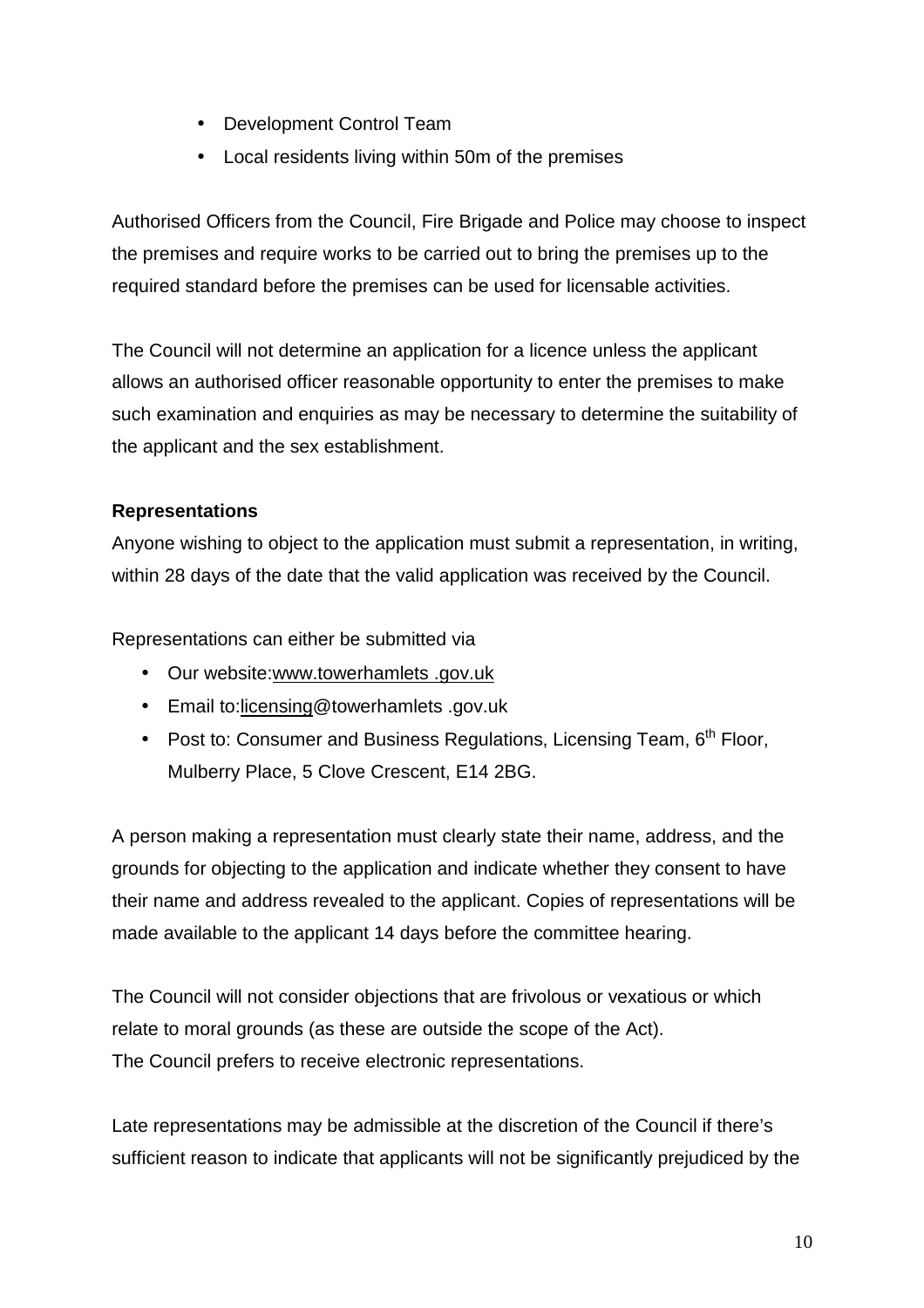decision to allow a late objection to be considered. In making such a decision the Council will take into account:

- The length of the delay
- The amount of time that the applicant has to consider the representation before the hearing date
- If other representations have been received before the deadline

#### **Determining an application**

Applications with no representations will be approved under delegated authority to officers.

Applications with representations recommending that conditions be attached to the licence and which are acceptable to both the applicant and person making the representation can be approved under delegated authority to officers.

All other contested applications will be referred to the Licensing Committee for determination. The applicant, anyone making a representation and the ward Councillors will be notified the date, time and venue of the hearing and invited to attend to address the committee in person.

Applications can take up to 14 weeks to be determined. If an application is likely to take longer than 14 weeks to determine the Council will notify the applicant in writing before this deadline. Applications for sex establishment licenses are exempt from the tacit consent provisions of the EU Services Directive on the grounds of public interest and the legitimate interests of third parties.

The applicant will be notified in writing about the outcome of their application within 5 working days of the decision being made.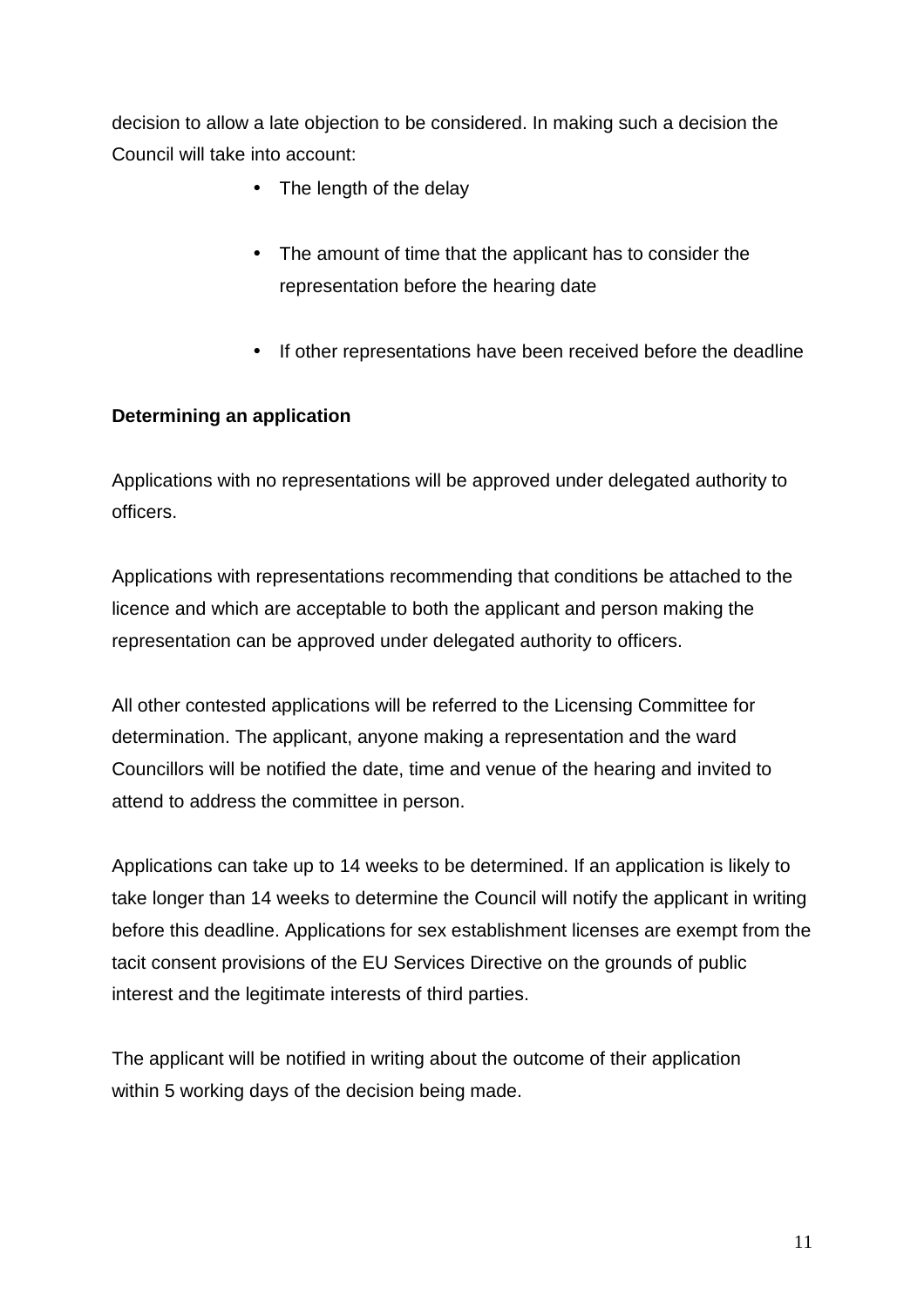Sex Establishment licences are usually issued for 12 months, but can be issued for a shorter period if deemed appropriate.

In order to continue operating as a sex establishment the licence holder must make a renewal application prior to the expiry of the existing licence.

## **Appeals**

Any applicant who is aggrieved by a decision to refuse an application or by the imposition of any conditions can appeal to the Magistrates Court within21days of receiving the decision in writing.

## **Grounds for refusing an application**

1. The applicant is unsuitable to hold a licence by reason of having been convicted of any offence or for any other reason

2. That if the license were to be granted, renewed or transferred the business to which it relates would be managed by or carried on for the benefit of a person, other than the applicant, who would be refused the grant, renewal or transfer of such a license if he made the application himself

3. That the number of sex establishments in the relevant locality at the time the application is made is equal to or exceeds the number which the authority consider is appropriate for that locality

4. That the grant or renewal of the license would be inappropriate, having regard:-

a. to the character of the relevant locality

b. to the use to which any premises in the vicinity are put; or

c. to the layout, character or condition of the premises, vehicle, vessel or stall in respect of which the application is made.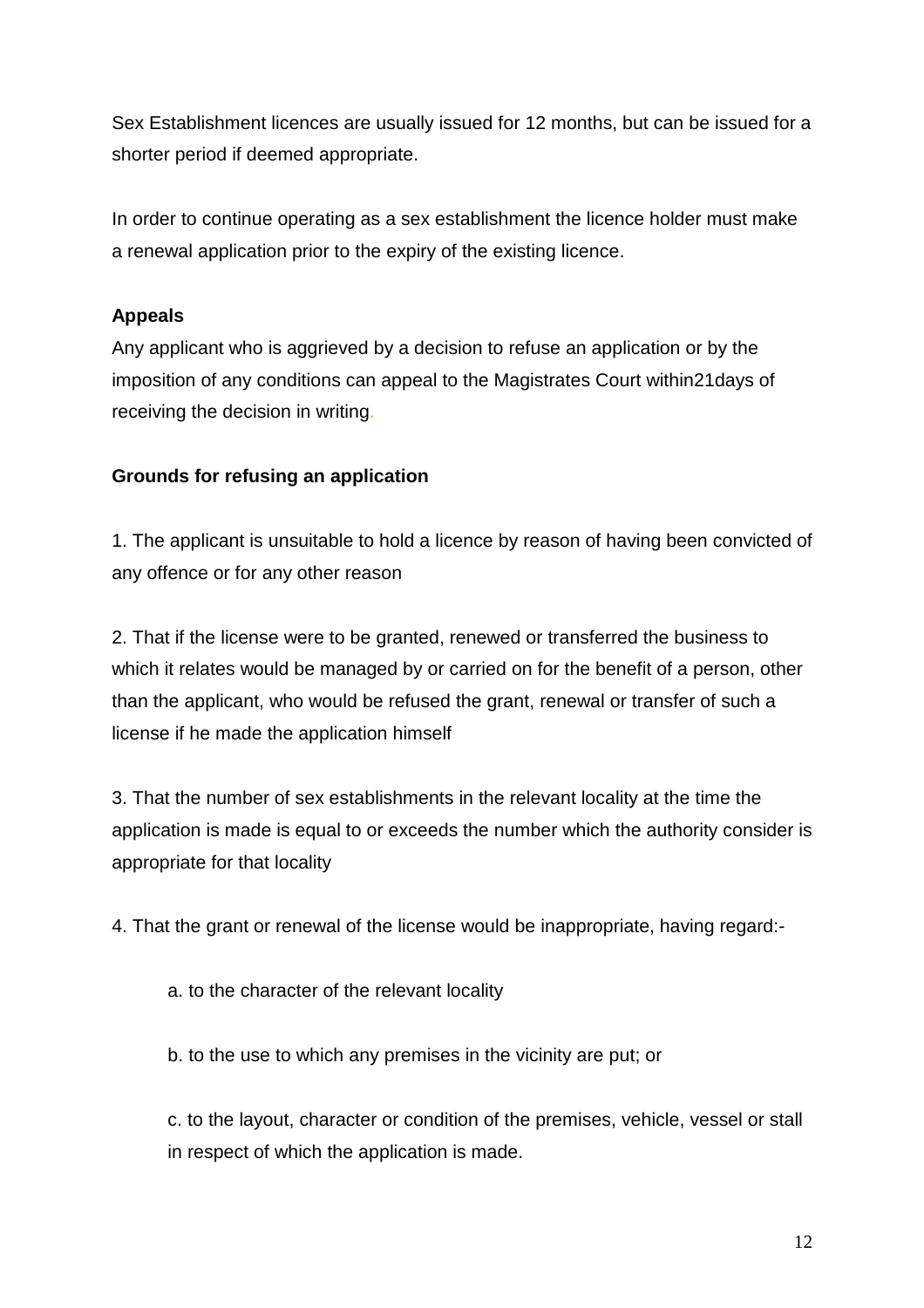#### **Transitional Arrangements**

Broadly speaking, those existing sexual entertainment venues (lap dancing clubs etc) with a premises licence under the Licensing Act 2003,under which it is lawful to provide such entertainment, will continue to be able to operate for one year after the Council adopts the 2009 Act provisions or, if later, the determination of any application submitted during that year.

The 'transitional period' will last for 12-months beginning with the date that the Council resolves that Schedule 3 as amended by the 2009 Act will come into force in their area ('the 1st appointed day'). Six months following the 1st appointed day will be known as the '2nd appointed day' and the day on which the transitional period ends will be known as the '3rd appointed day

#### **Existing Operators**

To allow time to comply with the new regime, existing operators, who, immediately before the 1st appointed day, have a 2003 Act licence and lawfully use premises as a sexual entertainment venue under that licence or are undertaking preparatory work to use the venue in that way will be allowed to continue to provide relevant entertainment until the 3rd appointed day or the determination of any application they have submitted before that time (including any appeal against the refusal to grant a licence), whichever is later

For the purposes of the Transition a "2003 Act Licence" means a premises licence or club premises certificate under the Licensing Act 2003 under which it is lawful to provide relevant entertainment.

"Preparatory work" refers to work carried out by an operator, such as a refurbishment or refit, in order that they can use the premises as a sexual entertainment venue in the future. The operator will have been granted a 2003 Act licence before the 1<sup>st</sup> appointed day but will not have used the premises as a sexual entertainment venue by that date. It is likely that such operators will be known to the Council. However, where a dispute arises between the Council and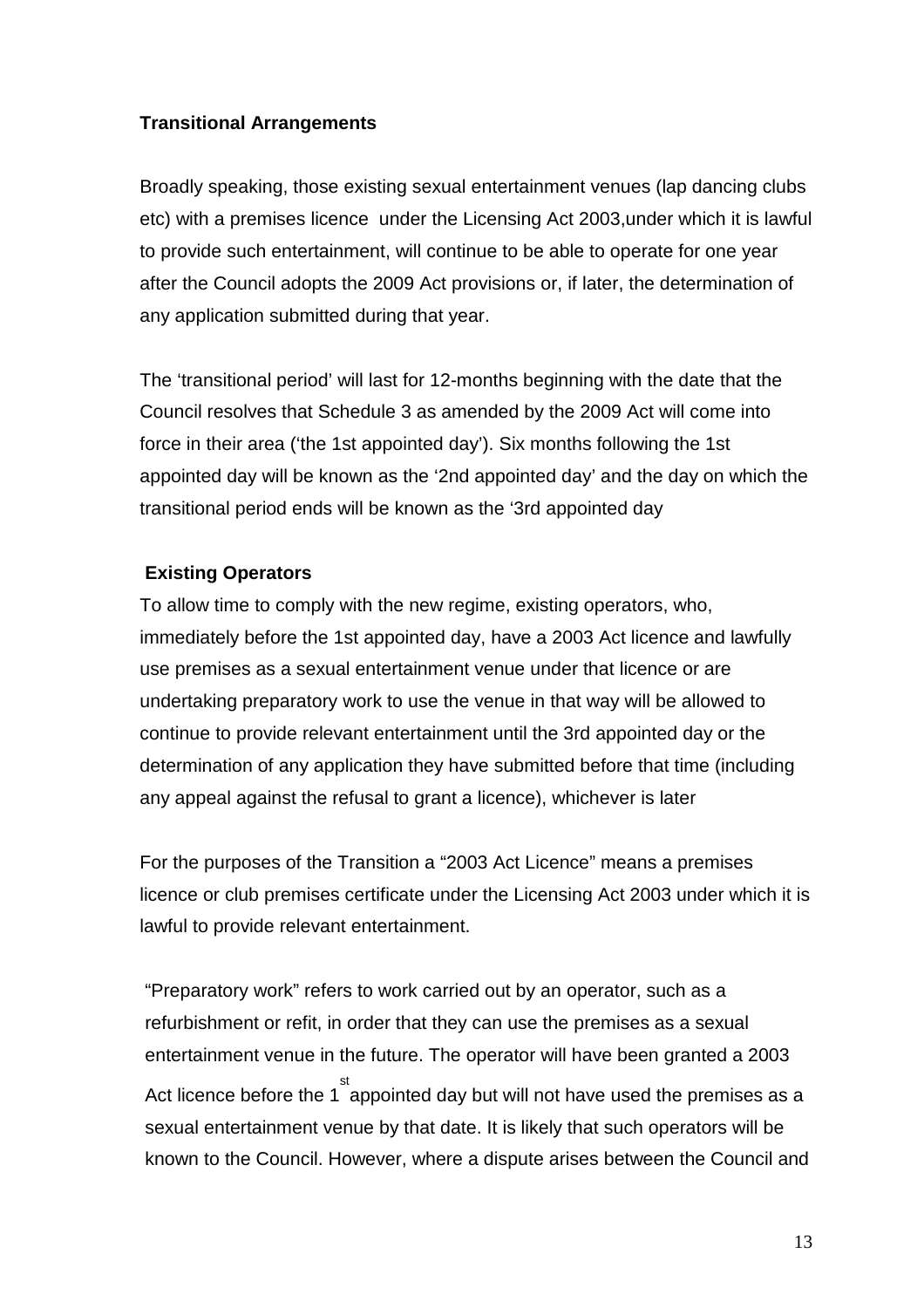a licence-holder over whether the licence-holder qualifies as an existing operator by virtue of this provision the Council will need to seek evidence from the licence-holder to demonstrate that they clearly intended to operate a sexual entertainment venue in the future and work had been done to achieve this end.

For the purposes of the Transition a "2003 Act Licence" means a premises licence or club premises certificate under the Licensing Act 2003 under which it is lawful to provide relevant entertainment.

## **Appointed Days**

#### **1st Appointed Day**

The day on which the Sexual Entertainment Venue regime comes into force in the Borough and the beginning of the transitional period  $(1<sup>st</sup>$  June 2014)

#### **2nd Appointed Day**

The day 6 months after the 1st appointed day (1st December 2014)

## **3rd Appointed Day**

The day 6 months after the 2nd appointed day and the end of the transitional period (1<sup>st</sup> June 2015)

## **New Applications**

New applicants are people who wish to use premises as a sexual entertainment venue after the 1st appointed day but do not already have a premises licence or club premises certificate to operate as such under the 2003 Act or do have such a licence but have not taken any steps towards operating as such. After the 1st appointed day new applicants will not be able to operate as a sexual entertainment venue until they have been granted a sexual entertainment venue licence

## **Determining Applications Received On or Before the 2nd Appointed Day**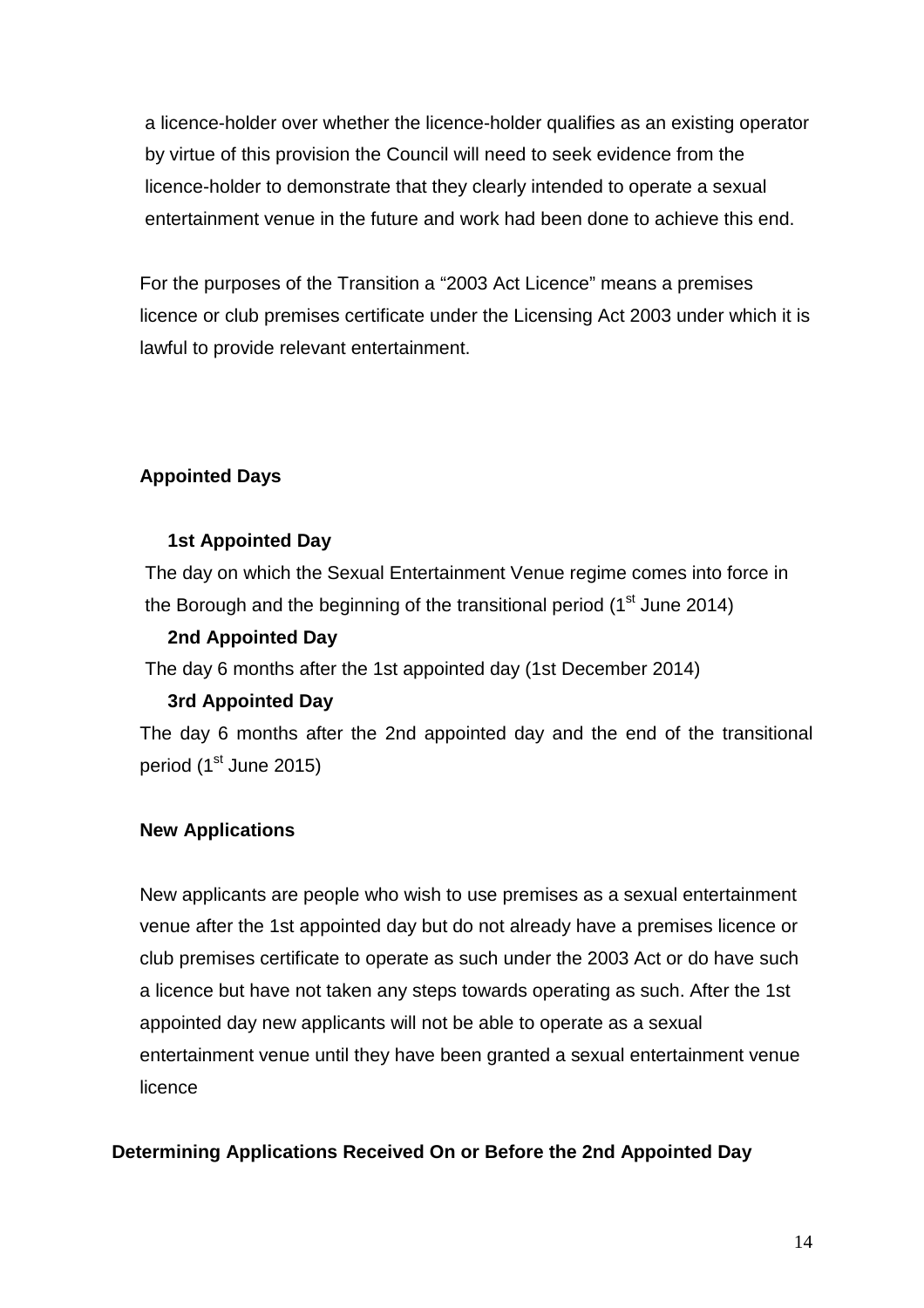Applicants will be able to submit their application for a sexual entertainment venue from the 1st appointed day onwards.

As the Council is able to refuse applications having regard to the number of sex establishment they consider appropriate for a particular locality, all applications made on or after the 1  $\overset{\text{st}}{a}$  appointed day but on or before the 2nd appointed day shall be considered together. This will ensure that applicants are given sufficient time to submit their application and all applications received on or before the 2nd appointed day are considered on their individual merit and not on a first come first serve basis.

No applications shall be determined before the 2nd appointed day. After the 2nd appointed day the appropriate authority shall decide what if any licences should be granted. If a new applicant is granted a licence it will take effect immediately. If an existing operator is granted a licence, it will not take effect until the 3rd appointed day, up to which point they will be allowed to continue to operate under their existing premises licence or club premises certificate.

#### **Determining Applications Received After the 2nd Appointed Day**

Applications made after the 2nd appointed day shall be considered when they are made but only once all applications made on or before that date have been determined. However, reference to determination here does not include references to the determination of any appeal against the refusal of a licence.

As with applications received on or before the 2nd appointed day, licences granted to new applicants shall take effect immediately and licences granted to existing operators shall take effect from the 3rd appointed day or, if later, the date the application is determined.

#### **Outstanding Applications**

The Council will attempt where possible to determine outstanding applications made under the 2003 Act, which include an application for the provision of